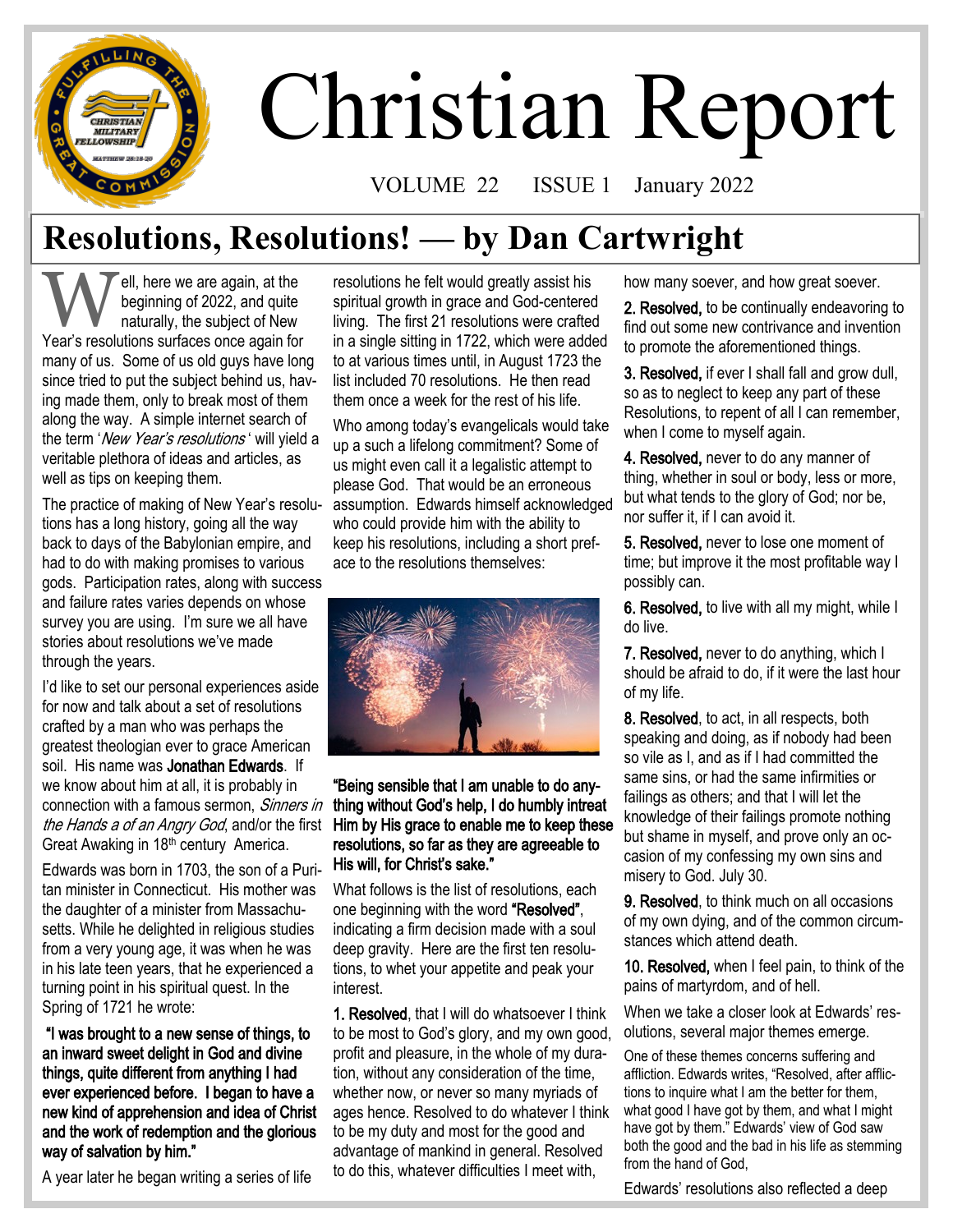# Page 2 **Resolutions, Resolutions! — by Dan Cartwright**

#### *(Continued from page 1)*

sense of mortality and human frailty. Some see the puritans as death-obsessed. Every student of history knows that life was frail and fragile in the eighteenth century. We would do well to remember that life continues to be frail and fragile today; even with all of our medical and technological advancements. No matter how many new remedies with unpronounceable names Big Pharma sends our way, and no matter how many "age-defying" products fill store shelves, we are but frail mortal humans, who should live our lives with eternity in view—looking beyond this life to the life to come.

Ultimately, Edwards' goal in making and keeping resolutions isn't self-fulfillment, as many of ours would be but the glory of God. The irony is that in seeking self-fulfillment, one actually, in the words of Christ, loses his life ([Matt. 10:39\)](https://www.esv.org/Matt.%2010%3A39/). In his very first resolution, Edwards provided us with his goal for all of life.

#### "Resolved, that I will do whatsoever I think to be most to God's glory and to my own good, profit, and pleasure, in the whole of my duration."

If you are considering your own resolutions for this new year, and following in Jonathan

Edwards' footsteps, here are a few general guidelines that will get you off on the right track and have the best chance of success:

- Set 1-3 resolutions. If you have say 5 things you would like to accomplish in the new year choose those that mean the most to you.
- Be specific. If you want to spend more time reading and studying the Bible, determine how many minutes per day that should could be based on your normal schedule.
- Be realistic. Maybe you've decided it's time to read the entire Bible, from cover to cover. Based on your daily activities with work, school, raising a family, and whatever other responsibilities fill your life, is a year too short a time for the challenge? Set reachable goals.
- Have a roadmap. Some of us remember taking road trips and navigating using a cumbersome road map or Road Atlas. We would set milestones for our journey, based purely on a set daily distance, or major cities and landmarks. Reusing our goal of reading the entire Bible in a year, create or find a Bible reading plan that

you can manage and that supports your specific, realistic goal.

Additionally, and using Jonathan Edwards' example, let three simple principles resolutions be your guide:

#### 1. Let the glory of God be the ultimate goal of any resolution you make.

#### 2. Consider resolutions that will last a life time instead of just a year.

#### 3. Like Jonathan Edwards, draw from God's strength to keep them!

You can find a complete list of the seventy resolutions here: [The Resolutions of Jona](http://www.jonathan-edwards.org/Resolutions.html)[than Edwards](http://www.jonathan-edwards.org/Resolutions.html)

Jonathan Edwards (October 5, 1703 – March 22, 1758) was an American revivalist preacher, philosopher



and theologian. theologians. Edwards played a critical role in shaping the First Great Awakening,

## **The Greatest Work in the World! - Dr. Warren Wiersbe**

There are many good things that a<br>man can do in the world today. But I<br>have a conviction that the greatest<br>work any of us can do is to help lead people here are many good things that a man can do in the world today. But I have a conviction that the greatest to Jesus Christ. You do not have to be a "full -time Christian worker" to be a soul-winner. In fact, many of our greatest soul-winners are dedicated men and women who hold "ordinary" occupations, but who use every opportunity to witness for Christ.

We use the word "soul-winner" so often, and yet I wonder if we really know what it means? Perhaps it would be helpful to us if we discovered from the Bible just what a soul-winner is and what he is supposed to do. As I was studying this subject, I was interested to find many pictures of the soulwinner in the Bible; and I want to share some of these pictures with you.

#### The soul-winner is a shepherd.

"Let him know that he which converteth the sinner from the error of his way shall save a

#### soul from death, and shall hide a multitude of went out into the wilderness to find the lost sins" (James 5:20).

James is speaking particularly about Christians who may stray from the truth, but his words also apply to the lost. If it is important for us to guide wandering *believers* back into God's way, how much more important it is to guide *unbelievers!* We are shepherds, out seeking the wandering sheep. "All we like sheep have gone astray" (Isaiah 53:6). If the lost sheep is left to himself, he will die; and if the lost soul is left to himself, he will perish forever.

Here is one reason society is in a mess: people have strayed from the truth. It was a gradual thing. First men *questioned* God's truth; then they *criticized* it; then they *ignored* it; then they *laughed* at it. The world would rather believe lies than face God's truth, in spite of the fact that these lies are leading men to death.

Jesus told the story about the shepherd who

sheep. What a beautiful picture of the soulwinner!

#### "But none of the ransomed ever knew How deep were the waters crossed, Nor how black was the night that the Lord went through.

#### E'er He found His sheep that was lost."

The most important characteristic for a shepherd is *love*. The Good Shepherd so loved us that He laid down His life for the sheep. Do we love lost souls enough to search them out and share the Good News with them? Or are we so wrapped up in our own plans that we do not have time to think about the other person? We are supposed to be shepherds who help to guide the wandering back into the fold.

#### The soul-winner is a hunter.

Proverbs 11:30 says, "He that winneth souls is wise." That word "winneth" has the idea of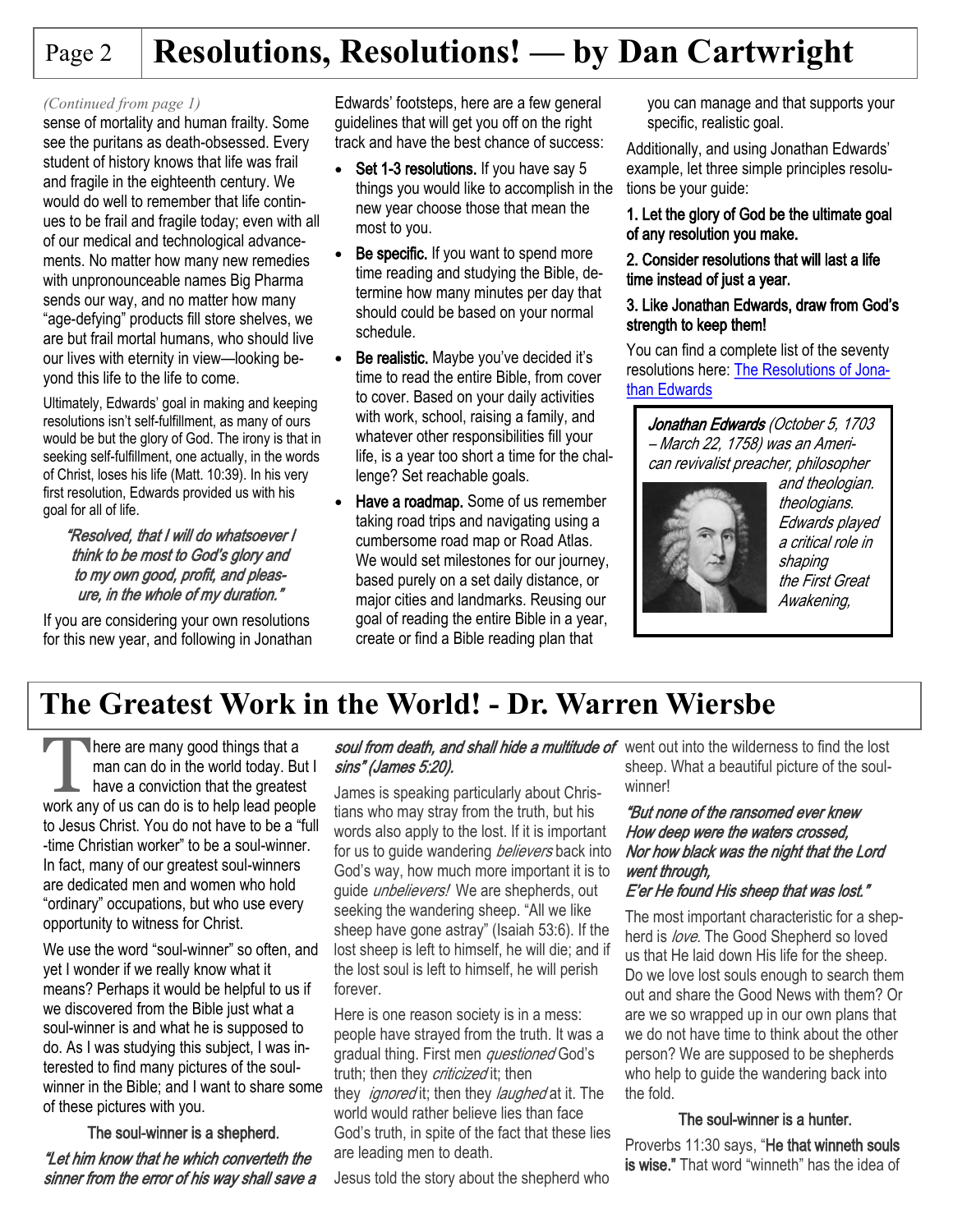## **The Greatest Work in the World! - Cont'd** Page 3

"catching, as a hunter catches an animal." We are supposed to "capture" souls!

In many ways, the lost sinner is just like an animal. Jesus said to Saul of Tarsus, "It is hard for you to kick against the

#### goads." (Acts 9:5). What is a goad? It is the sharp stick that the farmer uses to prod his lazy animals. God was "prodding" Saul; He was treating Saul like a stubborn animal! The lost sinner is just like a stubborn animal: he wants his own way, and yet he does not realize that his own way leads to death.

Just as it takes love to be a shepherd, so it takes *skill* to be a hunter. It takes skill to "capture" lost souls. The hunter is careful not to frighten the animal. He is very careful not to permit his scent to be carried to the animal. I wish more Christians were that wise! Too often unsaved people "get the scent" from the church and know all the things that are going wrong! We Christians must be very careful not to get in the way of the wind, but to let the "wind of the Spirit" blow as He desires.

Hunters will use different approaches in capturing animals. Many different kinds of traps are mentioned in the Bible, because you cannot use the same approach with different animals. Too often you and I use the same approach with every lost person, and we wonder why we often fail. It takes skill to be a hunter, and it takes skill to be a successful soul-winner.

#### The soul-winner is a fisherman.

"Follow me, and I will make you fishers of men" (Matthew 4:19). Christ called four fishermen to be disciples—Peter, Andrew, James, and John. And remember that fishing was not their hobby; it was their life's work. To them, catching fish was not fun: it was a matter of life or death!

Do you know why Jesus called four fishermen? Because fishermen know how to

stick with the job and get it done. You will rarely see a fisherman sitting around doing nothing. He is either casting his nets, or cleaning his nets, or repairing his nets. He is always wrapped up in fishing. So it is with the soul-winner: he is always involved in witnessing—and he stays at it! The most important thing about a fisherman is his ability to stick with it, because fishing can be a very difficult and disappointing vocation.

Too often, we "fishers of men" give up too soon. When the going gets tough, we decide to head for shore and give up fishing for a while. We sit around and discuss fishing instead of heading out to the depths to let down the nets! One preacher has suggested that most Christians have ceased to be fishers of men. Instead, they are owners of beautiful aquariums, and they spend most of their time moving the fish from one tank to another!

In Bible days, fishermen had three methods of fishing: hooks, spears, and nets. Peter let the hook down and caught the fish that contained the money for the taxes. If you plan to use a hook, be sure you have the right kind of bait, and be sure you stay alert so you know when the fish is there! It takes real skill and patience to use the spear, but this is a good way to get fish. Just keep your eye on the one you want, and spear him!

But the best way is the net, because you can catch more fish that way. It requires several men to use the nets; soul-winners must learn how to work together. To be sure, not every "fish" will be a good one. Jesus warns us that the net will contain all kinds of fish, some good and some bad (Matthew 13:47-50); but the presence of the bad fish is no reason for us to reject the good fish. Not every fish we catch for the Lord will be a true believer, but many of them will; and the more we try to catch, the

bigger will be the percentage of true believers.

If we are going to bring souls to Christ, we must be like the fishermen that Jesus called: we must have persistence. Only God can give the catch, no matter how hard we may toil. And let's remember that only God knows how big the catch is! Let's not get so wrapped up in numbers that we forget how important one individual soul is to Jesus Christ.

#### The soul-winner is a harvester.

Jesus tells us to "look on the fields, for they are white already to harvest" (John 4:35- 38). It takes all kinds of workers to have a harvest: people to plow, people to sow and water, people to fight weeds, and people to reap the grain. But all of them are a part of the harvest! This is why soul-winners are compared to harvesters: we need to practice cooperation. Not compromise, but cooperation, a willingness to work together.

There is no end to what God will do for the Christian who does not care who gets the credit. The important thing out in the field is not competing for attention, but reaping the harvest. We are laborers *together*, and each one must help the other.

God has given us some marvelous tools for harvesting the grain: radio, television, literature, cassettes (CDs/DVDs), computers, and a host of other tools. We are not to use these tools to impress each other, but to gather in the harvest. I fear that too often we harvesters are using the sickles on each other instead of on the grain! It is discouraging to see how one Christian attacks another Christian, or one worker criticizes another worker; and all the time the harvest is going to waste. One of the basic laws of the harvest is *partnership:* one sows, another reaps, but God gives the increase.

*(Continued on page 4)*

CHRISTIAN MILITARY FELLOWSHIP

An Indigenous Ministry • Discipleship • Prayer • Community • Support Encouraging Men and Women in the United States Armed Forces, and their families, to love and serve the Lord Jesus hrist.

We are pleased to announce that MinistryWatch has listed CMF as one of their "Shining Light" Ministries. To become a MinistryWatch "Shining Light," a ministry must have earned a 5-star rating on MinistryWatch's 5-star financial efficiency scale. Further, those ministries on this list have a Transparency Grade of "A." That's MinistryWatch's highest transparency grade. Out of 700 ministries, only 13 meet these strict criteria.

https://ministrywatch.com/ministrywatchs-annual-list-of-shining-light-ministries/

Gifts and letters: PO Box 449 Veradale, WA 99037-0449 (800)798-7875 (303)761-1959 https://www.CMFHQ.ORG https://www.CMWives.ORG office@CMFHQ.org